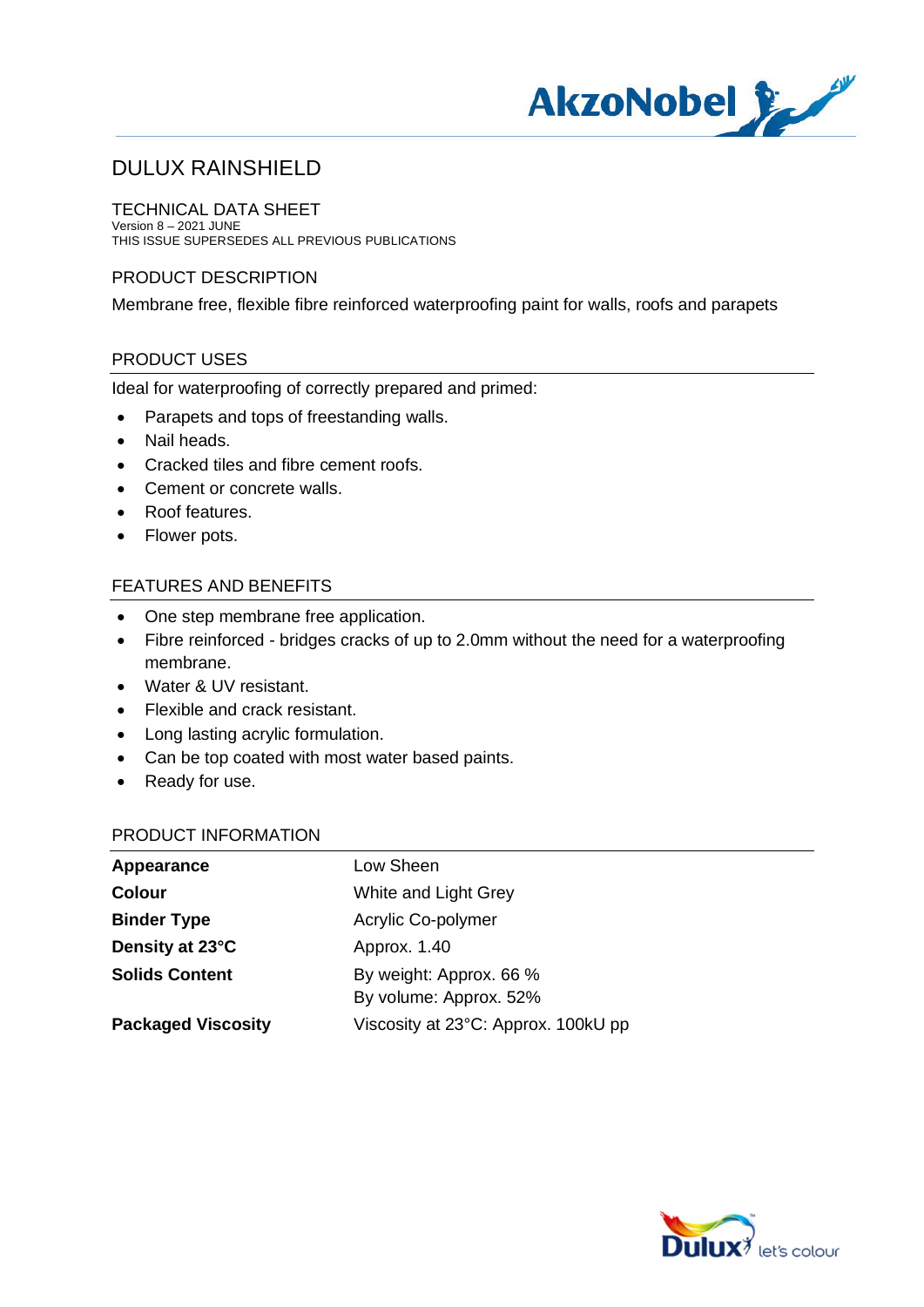

## PRODUCT INFORMATION

|                                    | Waterproofing;<br><b>Horizontal surfaces</b><br>(Brush)                                                             | <b>Weatherproofing; Vertical</b><br>wall surfaces<br>(Medium Pile Roller)                                                 |
|------------------------------------|---------------------------------------------------------------------------------------------------------------------|---------------------------------------------------------------------------------------------------------------------------|
| <b>Spreading Rate</b>              | $2 m2 - 3 m2 p/l$ per coat<br>Approx. per litre depending on surface porosity,<br>profile and application method    | $3 m2 - 4 m2 p/l$ per coat                                                                                                |
| <b>Recommended DFT per</b><br>coat | Min. 200 um. Max. 300 um Min. 150 um. Max. 200 um                                                                   |                                                                                                                           |
| <b>Recommended WFT per</b><br>coat | Min. 350 um. Max. 500 um Min. 250 um. Max. 330 um                                                                   |                                                                                                                           |
| <b>Coat Requirements</b>           | 3 coats. Depending on<br>application will more<br>coats be required to<br>achieve a minimum total<br>DFT of 600 µm. | 2 coats. Depending on<br>application will more<br>coats be required to<br>achieve a minimum total<br>DFT of $300 \mu m$ . |
| <b>Flash Point</b>                 | Non-Flammable                                                                                                       |                                                                                                                           |

| Mixing                 | Stir with a flat paddle until homogeneous.                                                                                                                                                                        |
|------------------------|-------------------------------------------------------------------------------------------------------------------------------------------------------------------------------------------------------------------|
| Application conditions | Surface Temperature between 10 - 35°C Relative Humidity<br>between 10 - 85 % OR 2°C above dew point minimum.                                                                                                      |
| Application methods    | Brush or roller. Roller mainly recommended for large flat wall<br>surfaces.                                                                                                                                       |
| <b>Thinner</b>         | Thinning not recommended.<br>Ready for use after thorough stirring.                                                                                                                                               |
| Drying Time            | Touch dry 2 hours at 23°C.                                                                                                                                                                                        |
| <b>Recoating Time</b>  | 4 hours at 23°C. Maximum 3 weeks if not left as a topcoat.<br>(Drying times will be extended during cold, wet or humid<br>conditions)                                                                             |
| Cleaning of equipment  | After use, remove as much product as possible, and then<br>clean immediately with water.                                                                                                                          |
| <b>Substrates</b>      | Suitable for cement plaster, concrete, fibre cement, PVC,<br>galvanised iron and all non-ferrous metals, and wooden<br>surfaces provided that appropriate preparation and priming<br>is carried out.              |
| Precautions:           | Do not apply during cold (below 10°C) or wet weather.<br>Not suitable as a primer for metal surfaces.<br>Not suitable for direct application to powdery or friable<br>surfaces whether previously painted or not. |

## APPLICATION INFORMATION

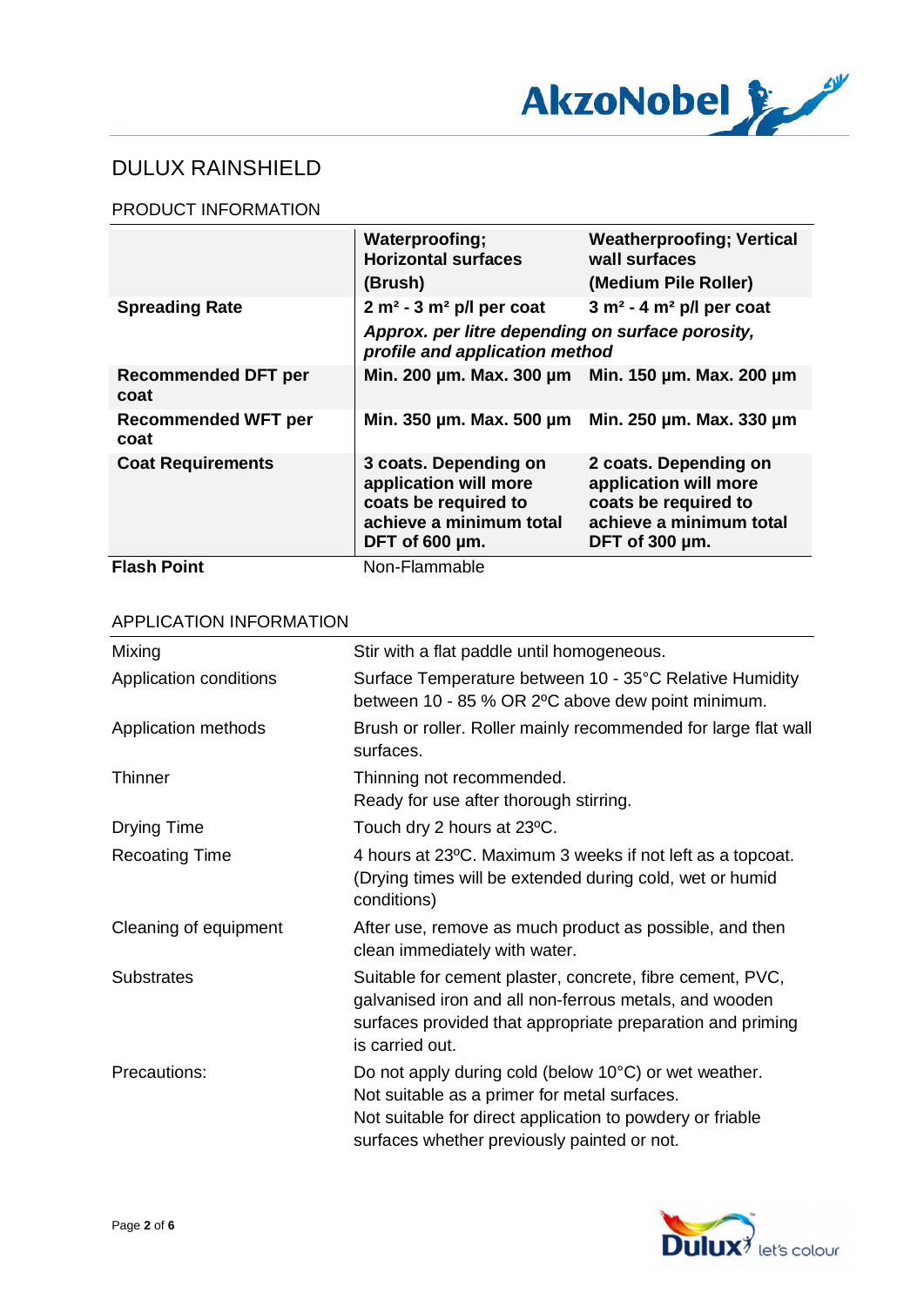

## APPLICATION INFORMATION

| Precautions continue: |                                                                                                                                                                                                                                                                                                                                                                                                                                                                                                             |
|-----------------------|-------------------------------------------------------------------------------------------------------------------------------------------------------------------------------------------------------------------------------------------------------------------------------------------------------------------------------------------------------------------------------------------------------------------------------------------------------------------------------------------------------------|
|                       | Not suitable for embedding waterproofing membrane except<br>for the repair of large, structural cracks.                                                                                                                                                                                                                                                                                                                                                                                                     |
|                       | The fibres in Dulux Rainshield will create a slightly rippled<br>finish.                                                                                                                                                                                                                                                                                                                                                                                                                                    |
|                       | Product is prone to dirt pick-up when left as a topcoat<br>Not a submersible waterproofing coating.                                                                                                                                                                                                                                                                                                                                                                                                         |
| <b>Coats Required</b> | For waterproofing flat, horizontal surfaces apply a minimum<br>of 3 coats <b>Dulux Rainshield</b> to achieve a minimum<br>continuous total dry film thickness of 600um microns.<br>The waterproofing system should be applied to the whole<br>length of the area that is to be waterproofed. Apply up, over,<br>and down wall tops/copings, and extend at least 25mm<br>down the sides. To prevent capillary action (water cohesion)<br>the waterproofing system must be worked well into the<br>substrate. |
|                       | For vertical wall surfaces, apply a minimum of 2 coats Dulux<br>Rainshield to achieve a minimum continuous total dry film<br>thickness of 300um microns, and to achieve the required<br>crack-bridging and weatherproofing properties.                                                                                                                                                                                                                                                                      |
| <b>Top Coating</b>    | Can be over-coated with most premium acrylic based Dulux<br>decorative finishes.                                                                                                                                                                                                                                                                                                                                                                                                                            |

#### SURFACE PREPARATION

Plaster sand should comply with SABS 1090 requirements. Plaster mix must be applied at a minimum thickness of 10mm, curing to a hard and sound finish, free of soft and friable material. MPA strength must comply with SABS 0164-1 (10MPA=2, 6:1 and 5MPA=4:1). Ensure that surfaces are sound and free from dust, oil, grease, dirt, and debris. Surfaces must be thoroughly dry - no more than 12% moisture content.

#### NEW SURFACES

#### **Cement Plaster Parapets, Wall Tops, Copings and Fibre Cement Roofs**

- · Fresh cement plaster should be allowed one week drying for every 5mm thickness; and longer in cold or damp weather.
- · Prime with one coat **Dulux Plaster Primer** or **Dulux Trade Plaster Primer** or **Dulux Trade Alkali Resistant Primer**. For very absorbent surfaces more than one coat primer may be required to achieve correct binding and sealing properties.

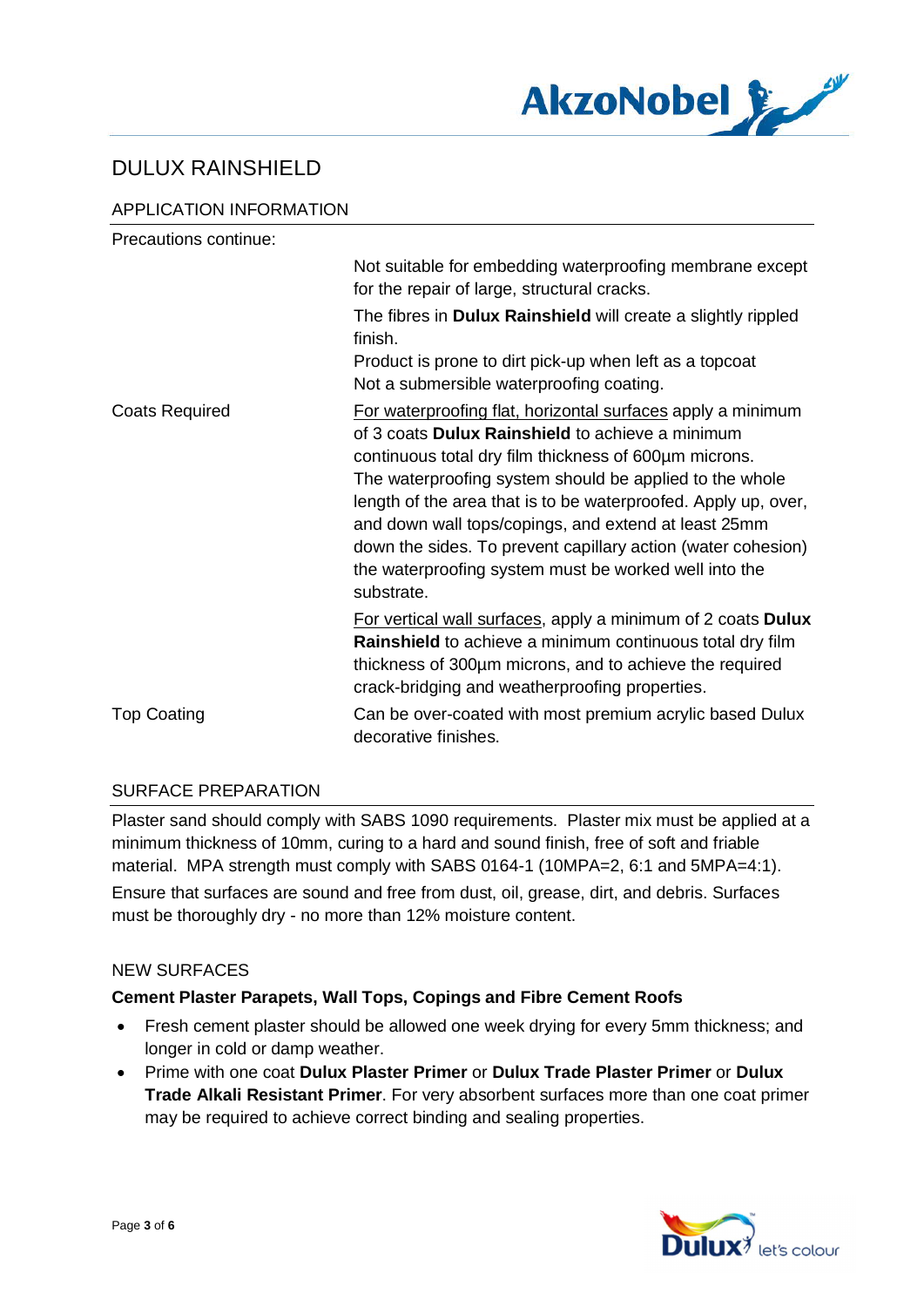

# SURFACE PREPARATION

## NEW SURFACES

## **Concrete**

- · Remove any uncured cement, grease, and mould-release agents by high-pressure water blast, or wash with a strong **Dulux Pre-Paint Sugar Soap** /water solution. Rinse off thoroughly with clean water and allow drying.
- · Prime with one coat **Dulux Plaster Primer** or **Dulux Trade Plaster Primer** or **Dulux Trade Alkali Resistant Primer**. For very absorbent surfaces more than one coat primer may be required to achieve correct binding and sealing properties.

## **Galvanised Iron, Aluminium, and all non-ferrous metals**

- Remove all traces of temporary protective coating, dirt and grease from the surface with **Dulux Galvanised Iron Cleaner.** Ensure complete removal of **Dulux Galvanised Iron Cleaner** by rinsing with running water. A water-break free surface indicates thorough cleaning - running water should not form droplets. If a water-break free surface was not achieved, repeat the cleaning process.
- · Prime immediately after cleaning with two coats **Dulux Rustshield** or with one to two coats **Dulux Galvanised Iron Primer** or **Dulux Trade Corrocote 1 Metal Etch Primer**, depending on the severity of the conditions. Two coats recommended for coastal conditions.

#### PREVIOUSLY PAINTED SURFACES

#### **Sound acrylic coatings, not powdery**

· Wash down with water, allow drying and apply directly.

#### **Sound enamel coatings**

· Sand surfaces to a matt finish to aid adhesion remove sanding dust and apply

#### **Old Paint in Poor Condition**

- · Completely remove all loose and flaking paint by most appropriate means, e.g. scraping, coarse sanding, or stripping with a paint stripper.
- · Remove oil, grease dirt or any other contaminants with **Dulux Pre-Paint Sugar Soap**/water solution. Rinse with clear water and allow drying.
- Friable surfaces must be removed and repaired.
- · Chalked surfaces must be thoroughly brushed or prepared with high pressure water cleaning. NOTE: While this product can be used for sealing exterior chalked or friable surfaces, it will not penetrate thick layers of powdery material. **Dulux Bonding Liquid** or **Dulux Trade Bonding Liquid** which is un-pigmented is preferred as it has the ability to penetrate further into the surface but need to be over coated within 48 hours.

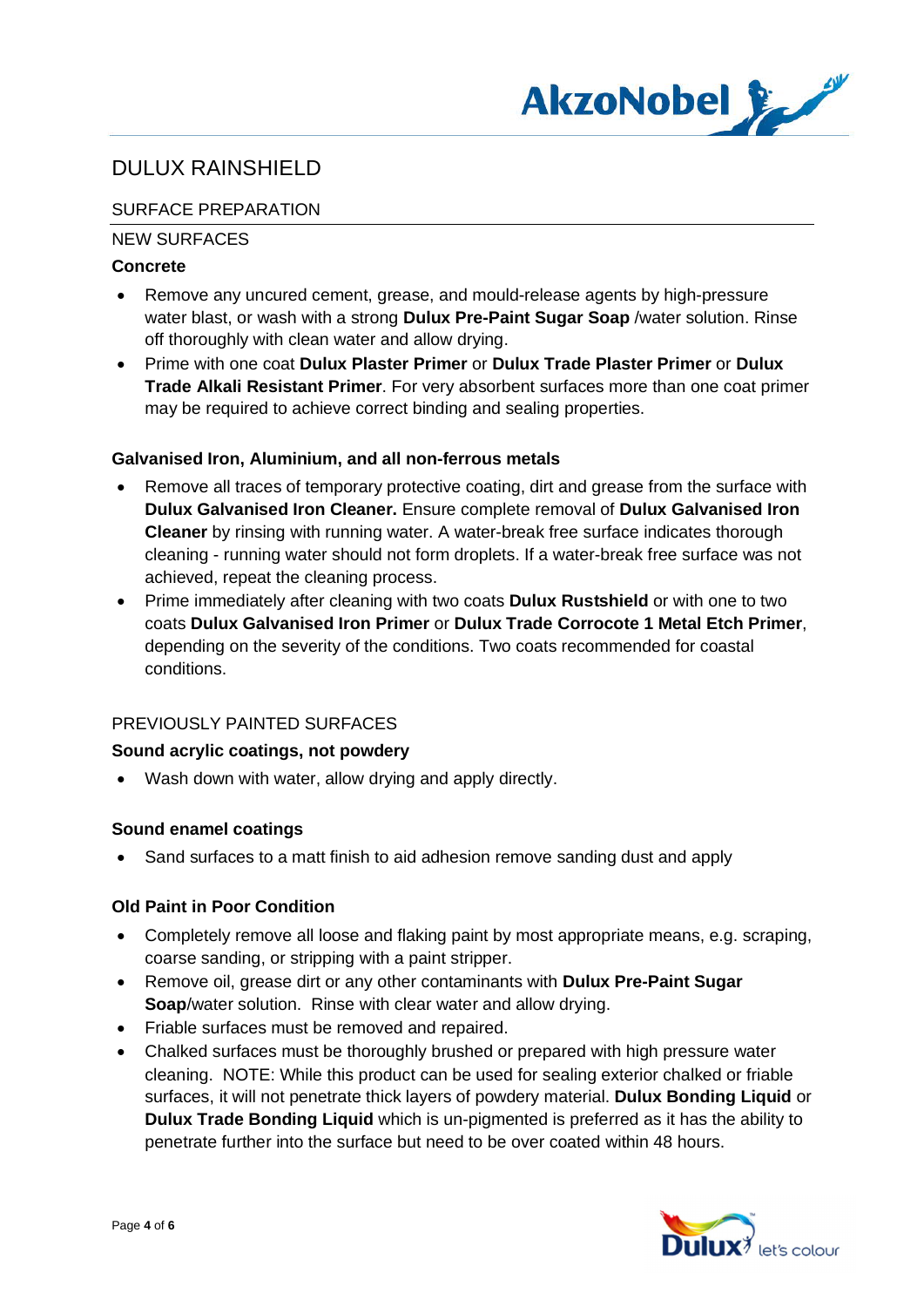

## SURFACE PREPARATION

## PREVIOUSLY PAINTED SURFACES

## **Old Paint in Poor Condition – (Continued)**

- · Mould instructions. To kill lichen and algae growth, scrub with one of the following solutions: either 4:1 water/chlorine, or 4:1 water/sodium hypochlorite. Ensure that the areas are completely saturated, and allow the solution to react for a minimum of 4 hours. Rinse the complete wall surface thoroughly with clean water and allow drying.
- · Prime all exposed areas with appropriate primer as recommended under new surfaces. For very absorbent surfaces more than one coat primer may be required to achieve correct binding and sealing properties.

#### **Powdery/chalky**

- · Brush down thoroughly or wash with high pressure water.
- · **Dulux Bonding Liquid** or **Dulux Trade Bonding Liquid**. Apply **Dulux Rainshield** within 48 hours.

## CRACKED SURFACES

**Hair cracks up to -0.2mm** may just be sanded lightly.

- Remove dust and debris.
- · Brush **Dulux Rainshield** well into the cracks with an old small brush to fill and bridge the cracks.

## **Medium plaster cracks between +0.2mm and -2mm** are to be raked out with a scraper blade.

- Remove dust and debris.
- · Treat mould growth as specified above.
- Rinse thoroughly with water and allow drying.
- · Brush a generous coat of **Dulux Rainshield** into and over the cracks. Ensure that the cracks are filled with **Dulux Rainshield** and allow to dry.
- · Repeat until the cracks are completely filled.

#### **Cracks larger than 2.0mm,** where a waterproofing membrane is required.

Prepare and prime the surface as specified under "Surface Preparation".

- · Apply a generous layer of **Dulux Rainshield**.
- · Cut membrane to size and lay onto the paint whilst still wet. Press in to the **Dulux Rainshield** with a brush to remove any air pockets and to saturate the membrane with the **Dulux Rainshield**. Once dry, apply two further coats of **Dulux Rainshield** to seal off.